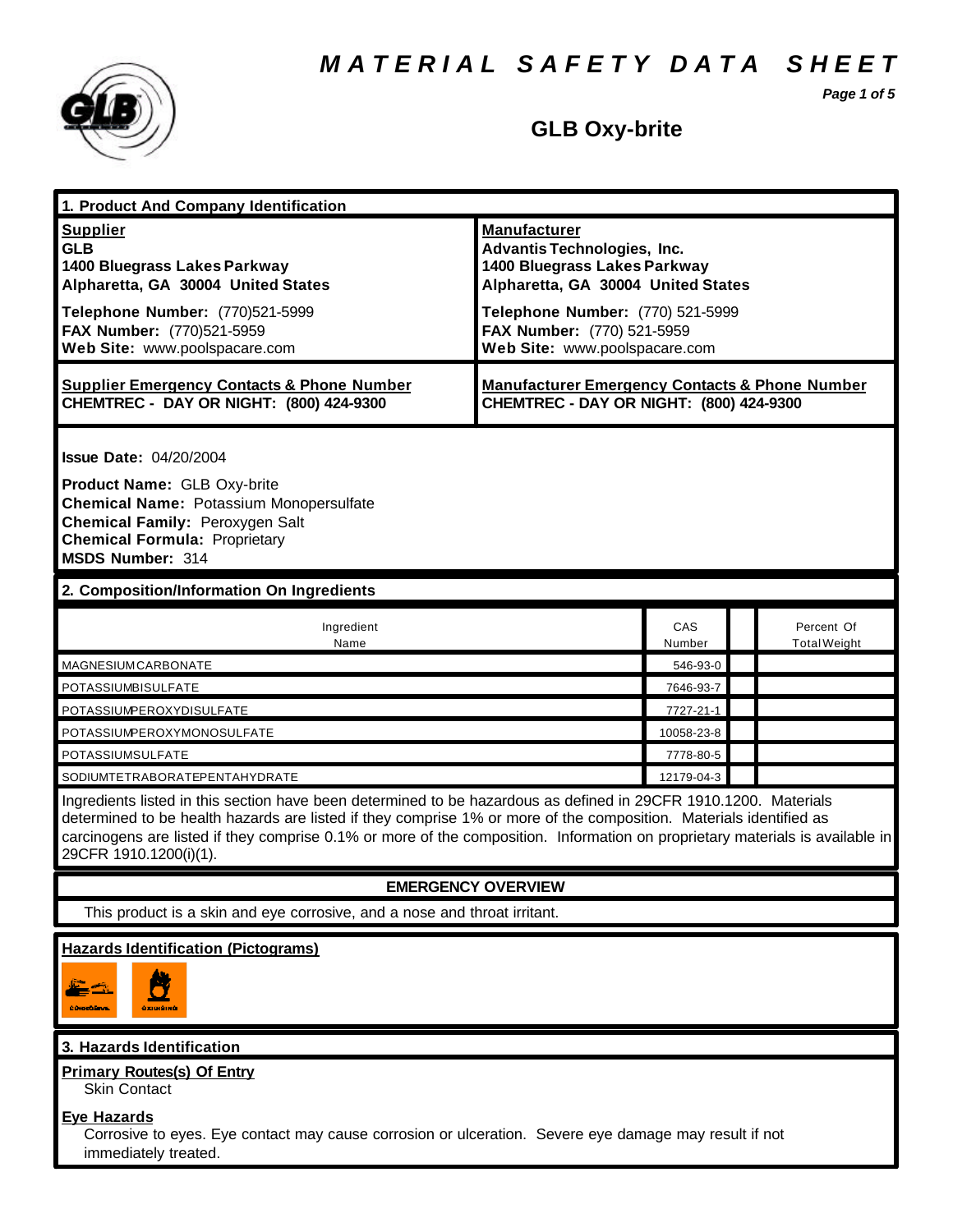### **GLB Oxy-brite**

### **3. Hazards Identification - Continued**

### **Skin Hazards**

Corrosive to skin. Skin contact with aqueous solutions or the dry powder upon contact with moisture or perspiration may cause skin burns or ulceration; temporary body hair loss may occur in contacted areas. Skin contact with the product may cause allergic skin reactions in sensitive individuals.

### **Ingestion Hazards**

May cause irritation of the throat. Ingestion may cause inflammation and damage to the lining of the stomach, resulting in bleeding. Ingestion may cause gastritis possibly progressing to necrosis or hemorrhage.

### **Inhalation Hazards**

Inhalation may cause nose bleeds and irritation of the upper respiratory passages with coughing and discomfort.

### **Signs And Symptoms**

Irritant to eyes and skin due to oxidizing properties

### **First Aid (Pictograms)**



### **4. First Aid Measures**

### **Eye**

In case of contact, hold eyelids apart and immediately flush eyes with plenty of water for at least 15 minutes. Call a physician or a poison control center immediately.

### **Skin**

Wash affected areas with soap and water. Call a physician. Wash clothing before reuse.

### **Ingestion**

DO NOT INDUCE VOMITING. Drink large amounts of water. Call a physician or a poison control center immediately.

### **Inhalation**

If inhaled, remove to fresh air. If not breathing, give artificial respiration. If breathing is difficult, give oxygen. Consult Physician

### **Fire Fighting (Pictograms)**



### **5. Fire Fighting Measures**

**Flash Point:** N/A °F

### **Fire And Explosion Hazards**

Improper storage of large masses of this product can trap heat and lead to ignition of combustibles. Grinding or intensive mixing may cause decomposition with liberation of heat and oxygen; ignition of oxidizable material if present may occur.

### **Extinguishing Media**

In case of fire, soak (flood) with water.

### **Fire Fighting Instructions**

Will release oxygen when heated, intensifying a fire. Firefighters should wear self-contained breathing apparatus and full protective gear.

GRINDING OR INTENSIVE MIXING MAY GENERATE SUFFICIENT HEAT TO FUSE PRODUCT AND CAUSE IGNITION OF OXIDIZABLE MATERIAL PRESENT.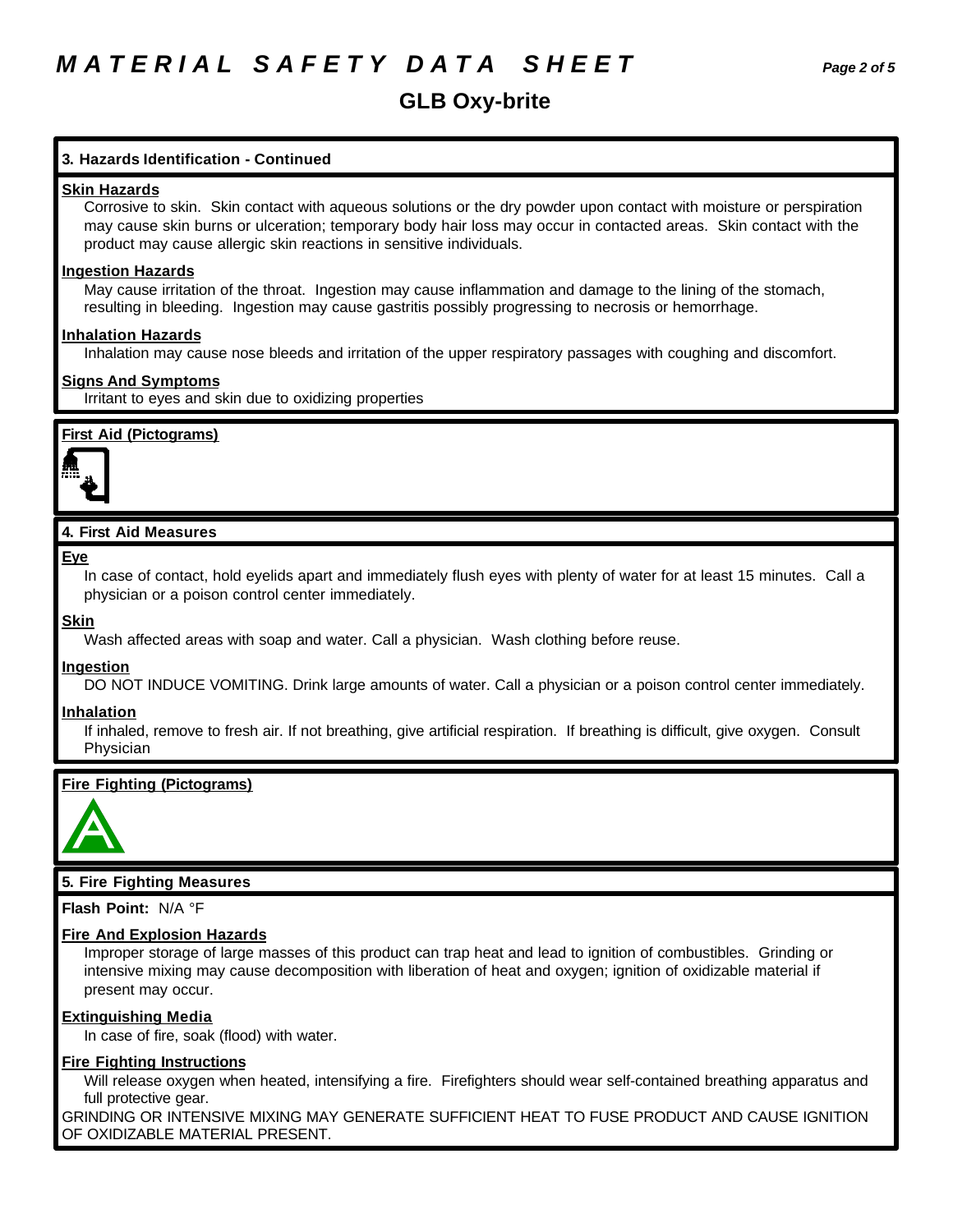**6. Accidental Release Measures**

### **GLB Oxy-brite**

### Clean up spill immediately. Flush spill area with water in compliance with State and Federal Regulations. **Handling & Storage (Pictograms)** <u>Eg</u> **COIDIDENS 7. Handling And Storage Handling And Storage Precautions Keep out of reach of children**. Store material in a cool and dry place. **Handling Precautions** Avoid breathing dust or vapor. Avoid contact with skin and clothing. Avoid contact with eyes. Wash thoroughly after handling. Wash clothing after use. **Storage Precautions** Store in a cool dry place. Keep away from heat, sparks, flame, and other sources of ignition (i.e., pilot lights, electric motors and static electricity). **Work/Hygienic Practices** Use safe chemical handling procedures suitable for the hazards presended by this material. **Protective Clothing (Pictograms) 8. Exposure Controls/Personal Protection Engineering Controls** Local exhaust acceptable. Special exhaust not required **Eye/Face Protection** Safety glasses with side shields or goggles recommended. **Skin Protection** Chemical-resistant gloves. **Respiratory Protection** The level of respiratory protection needed should be based on the required protection factor after evaluating chemical exposures using appropriate industrial hygiene monitoring and/or OSHA guidance. **9. Physical And Chemical Properties Appearance** Blue granules or powder

**Odor**

None

**Chemical Type:** Mixture **Physical State:** Solid **Melting Point:** DECOMPOSES °F **Boiling Point:** DECOMPOSES °F **Specific Gravity:** 1.2 **Molecular Weight:** PROPRIETARY **Percent Volitales:** NIL **Vapor Pressure:** NIL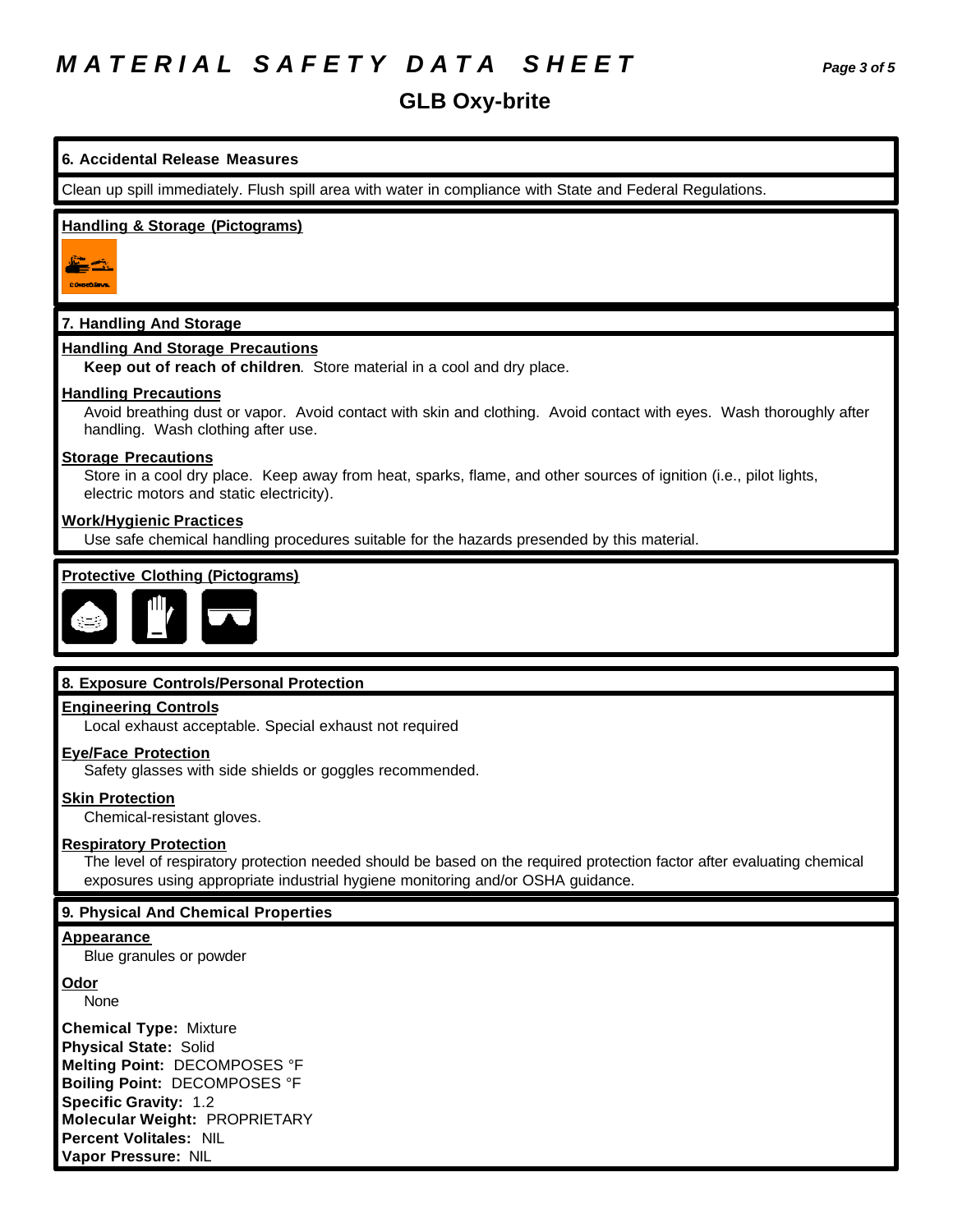## *M A T E R I A L S A F E T Y D A T A S H E E T Page 4 of 5*

### **GLB Oxy-brite**

### **9. Physical And Chemical Properties - Continued**

#### **Odor - Continued**

**Vapor Density:** NOT VOLATILE **Solubility:** >25% AT 20C (68F) **Evaporation Rate:** NOT VOLATILE Corrosive, Oxidizer

### **10. Stability And Reactivity**

**Stability:** Stable **Hazardous Polymerization:** Will not occur

#### **Conditions To Avoid (Stability)**

The mixture of this product with compounds containing halides or active halogens (bromine, chlorine, iodine) can cause the release of the respective halogen gas, if moisture is present. Avoid these gases (bromine and chlorine) because they are very irritating to eyes and lungs even at low concentrations. Never mix concentrated product with dry or concentrated bromine containing chemicals, such as bromates, bromides, or any concentrated bromine pool chemicals. Mixing this prodcut with dry or concentrated chlorine containing chemicals, such as hypochlorites, sodium dichloroisocyanurate, sodium triisocyanurate or with sodium chloride, may cause the release of chlorine gas.

Mixing with cyanides can cause release of hydrogen cyanide gas. Mixing with heavy metal salts such as those of cobalt, nickel, copper, or manganese can cause decomposition with release of oxygen and heat.

#### **Incompatible Materials**

Alkalis, Heavy Metals cause evolution of Oxygen gas. Halogens and cyanides can cause release of gases of these compounds.

**Hazardous Decomposition Products**

**Oxygen** 

### **11. Toxicological Information**

### **Acute Studies**

This product is a severe skin and eye irritant, but is not a skin sensitizer in animals.

#### **12. Ecological Information**

No Data Available...

### **13. Disposal Considerations**

Dispose in accordance with applicable federal, state and local government regulations.

### **14. Transport Information**

**Proper Shipping Name** CORROSIVE SOLID, ACIDIC, INORGANIC, N.O.S. (Monopersulfate Compound)

**Hazard Class**

8, PGII (<=1kg Consumer Commodity ORM-D)

### **DOT Identification Number**

UN3260